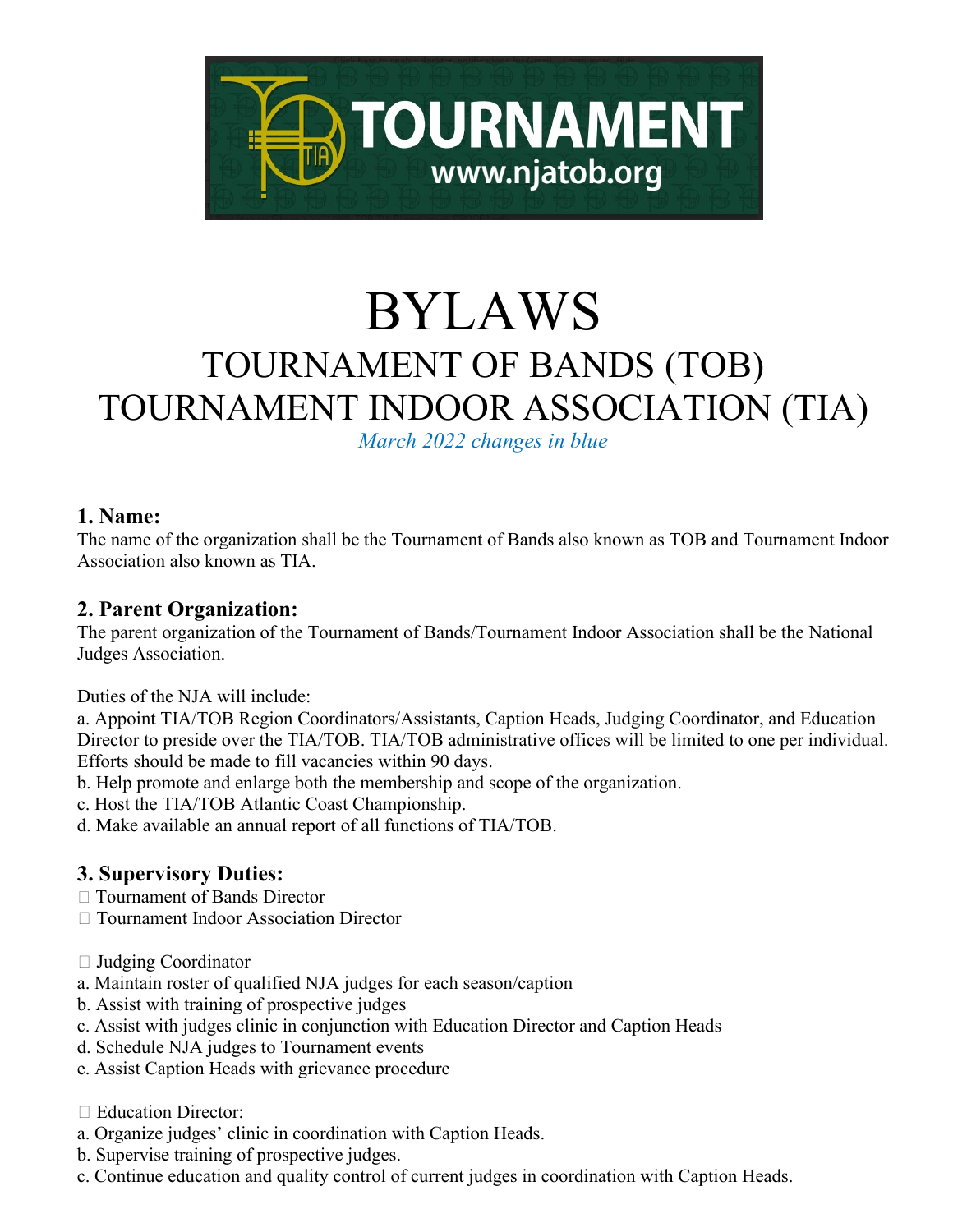□ Caption Heads:

The Music/Visual Caption Head will be responsible for the following:

a. Recommend and facilitate expectations for the IA, EA, GE and Percussion/Auxiliary Caption Facilitator positions.

b. Assign all music/visual adjudicators throughout the TOB/TIA season with NJA Judging Coordinator.

c. Ensure all music/visual adjudicators are highly qualified in their assigned area.

d. Ensure oversight of the adjudicator grievance procedure with input from Music/Visual Caption Facilitators.

e. Work with the Music/Visual Caption Facilitators to ensure education presentations meet the needs of the organization.

f. Work with the Music/Visual Caption Facilitators to ensure new and returning adjudicators are evaluated in each qualified caption once every three years using the established evaluation rubric process.

g. Work with the Education Director/Judge Coordinator to create and sustain a yearly evaluation of the overall performance of the music/visual adjudicators which will be discussed annually with members.

h. Work with the Education Director/Judge Coordinator to develop a curriculum cycle which will benefit new and returning adjudicators.

i. Work with the Education Director/Judge Coordinator to ensure music/visual adjudicators are exemplary professionals both on and off the field/floor.

j. Work with the Education Director/Judge Coordinator to ensure professional development opportunities for music/visual adjudicators are of the highest quality possible.

k. Work with the TIA/TOB Directors to ensure effectiveness and efficiency of a world class system. *(2018)*

□ Caption Facilitator:

TOB: IA MUSIC, EA MUSIC, GE MUSIC, IA VISUAL, EA VISUAL, GE VISUAL, PERCUSSION, AUXILIARY

TIA: IA MVT, IA EQ, DA, GE, PERCUSSION, TWIRL, DANCE, WINDS

- a. develop/present caption prep session for education day
- b. develop education plan for new judges in caption
- c. review caption files weekly for quality control
- d. review score progress through season
- e. prepare weekly notes for caption discussion
- f. assist with selection of ACC panels

*(2016)*

□ Region Coordinators and Assistant Coordinators:

a. Organize region meetings and communicate with other regions.

- b. Organize, post and maintain Region Show schedules in WINDI.
- c. Organize the Region Championships.
- d. Work with Region Treasurer to collect, maintain, and handle Region funds.
- e. Attend all TOB/TIA organizational meetings.
- f. Special meetings, if necessary, may be called by the Region Coordinator and/or Executive Committee.

g. Send reports to the TIA/TOB Directors of all Region functions.

*(2018)*

Assistants to TIA/TOB Directors:

a. Provide regional guidance under the guidelines of duties for Region Coordinators.

b. Act as a communication liaison between the individual members, Region Coordinators and the parent group.

c. Assist with organization/host of Atlantic Coast Championships

d. Assure communication of all rule interpretations.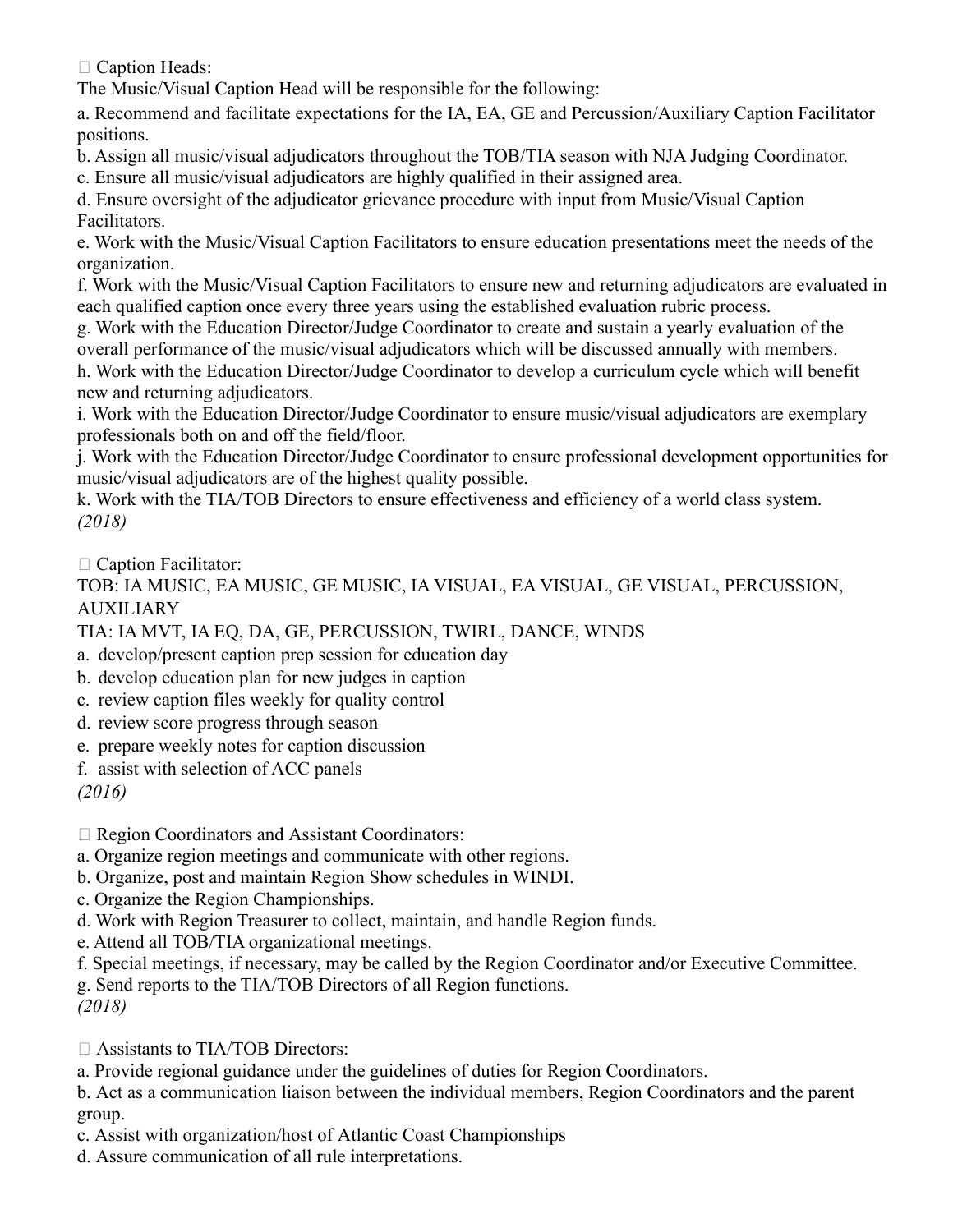$\Box$  Qualified Judges:

The Education Director, Caption Head and TIA/TOB Directors will receive a list of qualified judges from the NJA. Such judges, as a prerequisite to judging, must participate in required clinics. The Directors will ascertain that judges have participated in the clinics before judging a TIA/TOB event.

# **4. Region Executive Board:**

Each Region will have an executive board composed of the following: Region Coordinator(appointed), Assistant Coordinator(appointed), and up to three elected members at large. A majority of this committee will carry policy within the Region.

## **5. Region Meetings:**

TOB/TIA Regions must meet at least once a year. A pre-season meeting should be held to clarify rules, questions, etc., and to set up the Region Championship. A post-season meeting should be used to formulate proposals for the annual TIA/TOB Meetings and/or Rules Congress.

## **6. Membership:**

TOURNAMENT membership period is July 1 to June 30. *(2018)*

Tournament membership is available to any scholastic (TIA/TOB) or independent (TIA) unit. Scholastic units are determined by the participating school district. Independent units are defined as non-scholastic. Membership is also available to university/college units.

Active Membership is defined as payment of membership fee per school or organization and Competing Bond per each competing unit and competing in at least two (2) TOB competitions within the TOB season for TOB members and competing in at least two (2) TIA competitions within TIA reclassification period for TIA members.

Guest participants may compete in one (1) TOB or one (1) TIA regular season (non-championship) contest without payment of Membership/Competing Bond fees. *(2015)*

## **7. Fees:**

Membership Fee (\$100. per school/independent organization) and one time Competing Bond (\$100. per individual unit) plus any assessment as determined by the individual region must be paid to the region treasury by September 1 for TOB and January 1 for TIA. Units not current with membership fees do not receive credit for contests attended. When units have fulfilled their fee obligations by the designated dates, they will receive staff passes per region policy. *(2017)* Any unit electing not to continue membership in TOB/TIA will have two years to request the return of their Competing Bond(s). After two(2) years of lapsed membership the Competing Bond will become part of the Region Treasury. *(2018)*

# **8. Competing Bond Per Unit:**

Every new TIA/TOB competing unit will pay a \$100. Competing Bond to Region Treasury. TIA/TOB units are expected to fulfill their responsibilities when committing to a contest sponsor. If a TIA/TOB unit withdraws from a scheduled contest, without a legitimate reason, within 14 days of the contest, the unit's Competing Bond will be forfeited to the TIA/TOB sponsor. The legitimacy of the reason will be jointly determined by the TIA/TOB Director, Region Coordinator, show sponsor, and withdrawing participant. In order to compete in any TIA/TOB event, a new \$100. Competing Bond per unit must be paid to Region Treasury. Failure to do so will result in loss of all Tournament opportunities. *(2018)*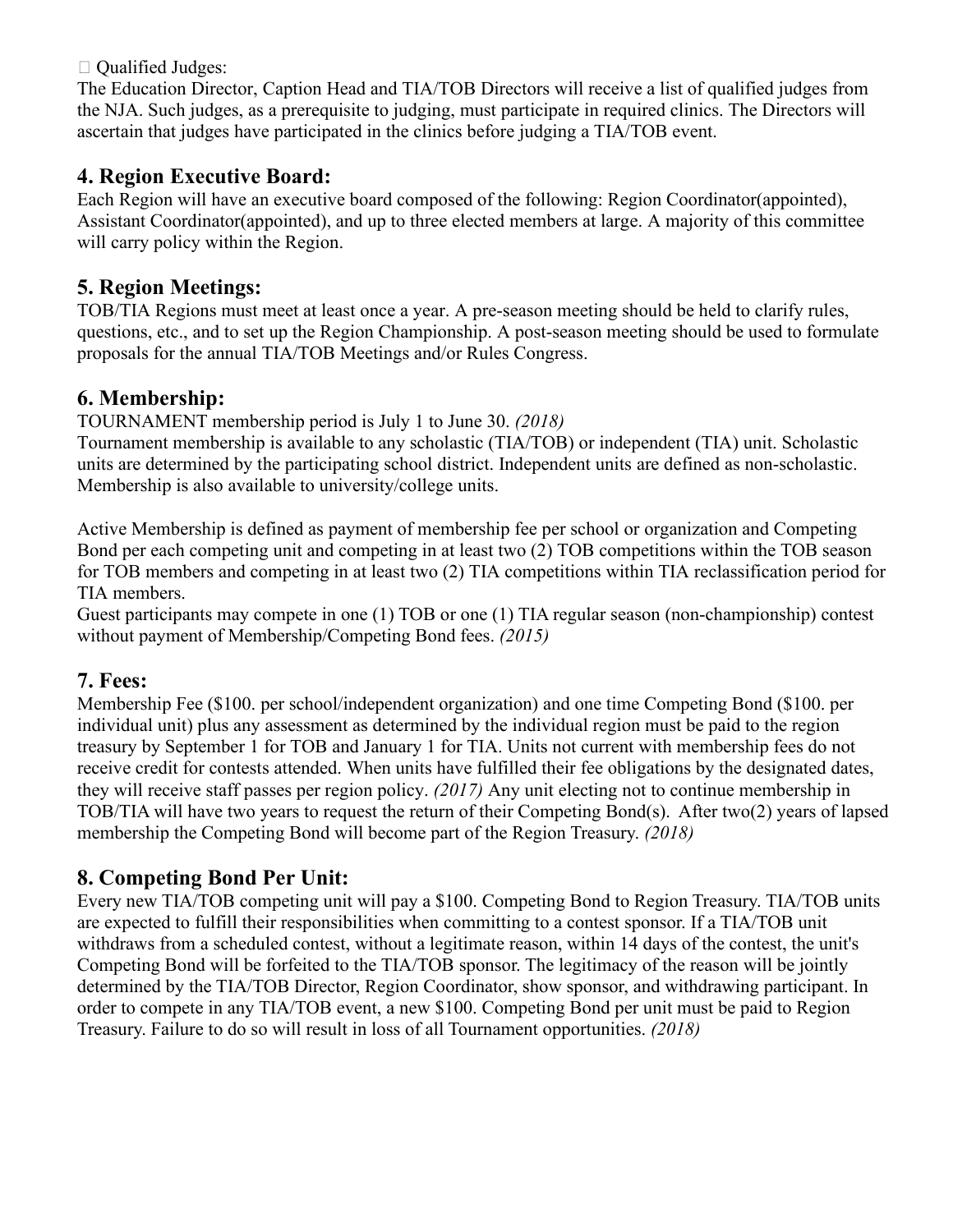## **9. Conduct Of Units:**

Conduct of a member unit and its allied staff and personnel shall be at all times beyond reproach on and off the field/floor of competition. Violation of same will result in a review and investigation by the Region Coordinator, Region Executive Board if necessary. Consequences for violation of this section may range from a written reprimand to suspension from a given contest to suspension of the unit from the organization. In all cases, the school's administration will be notified of the action. Repeat violators will be referred to the TIA/TOB Director for action.

#### **10. Grievance/Protest Procedure:**

The protest of a judge must be filed by 6:00 PM the Monday following the weekend contest. Protests are filed via email by the Band Director/Unit Director and addressed to the proper Caption Head(Music/Visual), Judge Coordinator, and include the band's/unit's Region Coordinator.

The protest letter must include the following: contest date, aggrieved party, source of grievance, statement of offense or violation, facts and references supporting the grievance.

Once a protest has been filed and received by the Caption Head, he/she must check validity and merit, and review the mp3 files. After deciding on its merits, he/she must respond at once to the person making the protest in writing.

This reply should include the following: decision on the merit of the protest, steps taken to correct any items of this nature in the future, action to be taken in correcting the judge involved. A copy of this reply is sent to the Unit Director, Judge Coordinator, TIA/TOB Director and NJA Director.

Any aggrieved party shall have a response no later than the following Monday 6:00 PM. Any judge protested will not judge the unit that has protested him/her until final disposition has been made. In the event the protest was found justifiable, the judge will not judge that unit for the rest of the season on that or any other caption.

Anyone who does not agree with the disposition of his/her protest may appeal to the NJA Executive Board who may overrule or sustain the original protest. The process for protesting a Caption Head will be the same but will be referred to the NJA Executive Board via the NJA Director. *(2013)* 

The submission time may be extended at the discretion of TIA/TOB Director. *(2015)* 

## **11. Schedule Of TOB/TIA Contests:**

All TOB competitions must be approved by the TOB Region Coordinator and a tentative region schedule submitted to NJA Director by December 1 for the TOB season. All TIA competitions must be approved by TIA Region Coordinator and a tentative region schedule submitted to NJA Director by October 1. NJA/TIA/TOB Host Contracts will be sent to approved hosts. NJA will schedule contests on any given date dependent upon availability of adjudicators. The regular TIA/TOB season will conclude the last Sunday prior to Region Championship weekend, excluding shows rescheduled due to weather. *(2018)*

Only an Active TIA/TOB Member (see ByLaw 6) may host a TIA/TOB contest. A non-member may request to host a TIA/TOB event only if:

- 1. There is an open date within the established region schedule after December 1(TOB)/September 1(TIA) deadline(see above)
- 2. Approval of NJA Director *(2015)*

## **12. Sanctioned Contests:**

All TIA/TOB contests must follow all Tournament Rules, including but not limited to, judging, unit reimbursement, and awards. A TIA/TOB contest host shall not assess an entry fee to any TIA/TOB Active Member as part of the regular season. A contest sponsor may, at their option, assess an entry fee to any guest participant. Any change from TIA/TOB rules at a contest will result in non-

sanctioned/no show credit towards championship status. A Chief Judge may not alter/change any rules at a TIA/TOB contest unless conditions deem necessary for safety. *(2015)*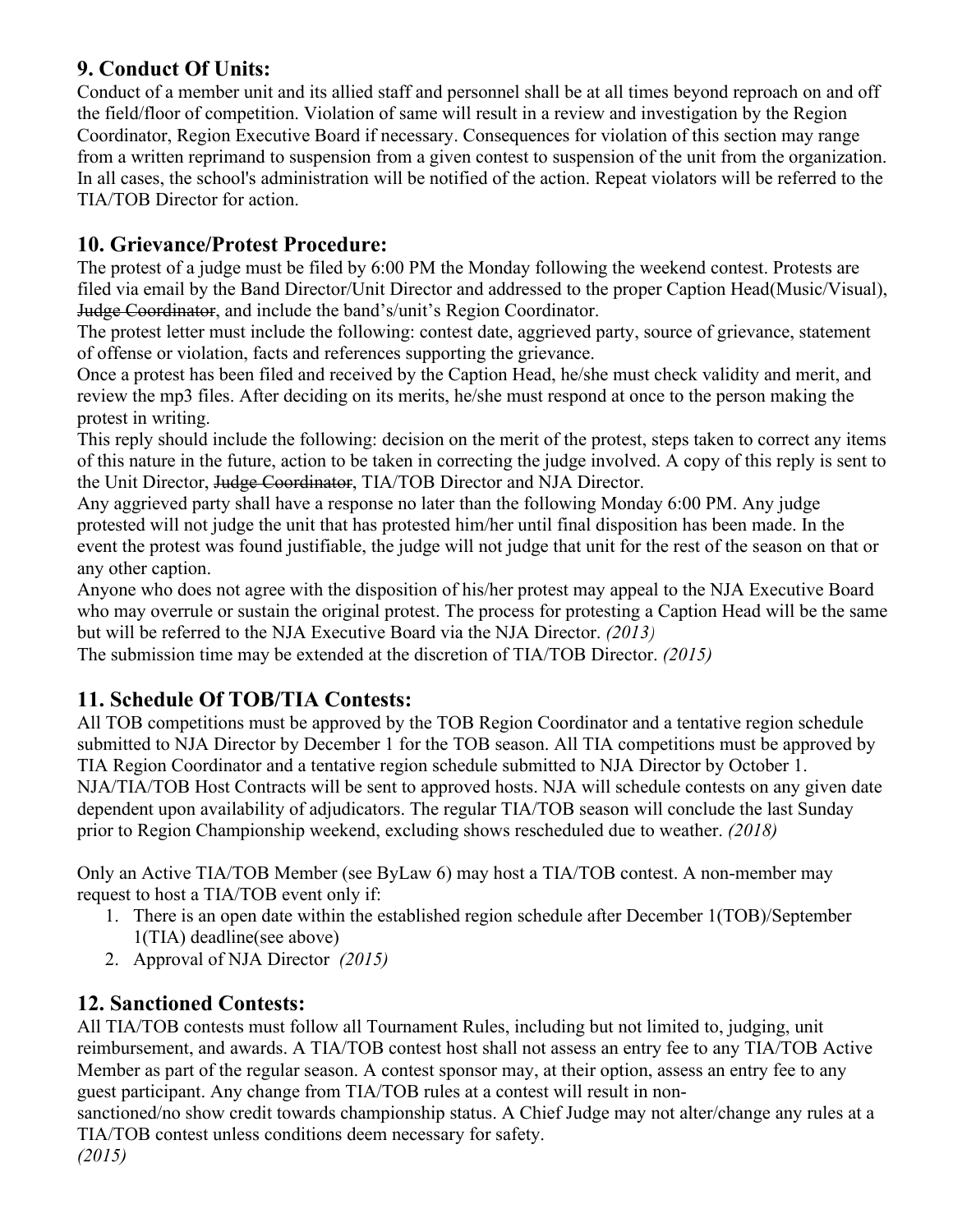#### **13. Contest Rules:**

All TIA/TOB contests will be judged by certified NJA adjudicators under the By-Laws, Rules, and score sheets adopted by TOB/TIA. All contests will follow the rules as set forth in the TIA/TOB Rulebook. Rulebooks are to be available in the spring(TOB) and fall(TIA) of each year. *(2019)*

# **14. Championship Eligibility:**

Eligibility for participation in the TIA/TOB Atlantic Coast Championship will be based upon compliance with By-Law #6 and By-Law #7 and competition at the TOB/TIA Region Championship. All TIA/TOB units must register for the Atlantic Coast Championship if they plan to participate.

# **15. Eligibility – Atlantic Coast Championship:**

All TOB/TIA Regions must hold a TIA/TOB Region Championship preliminary prior to the Atlantic Coast Championship with all groups participating where available. Scoring for these contests will be used to determine selection for the TIA/TOB Atlantic Coast Championship.

15-A. TOB

Schools who do not permit attendance at their Region Championship due to a school sponsored conflicting activity(not another band competition) may request to attend another Region Championship(using alternate day) OR may request to use latest TOB score prior Region Championship for ACC seeding. The band will not be eligible for a Region Championship title. The school principal and band director must submit this request to the TOB Director by August 1. 15-B. TIA

Schools who do not permit attendance on Saturday(Sunday) TIA Region Championship due to a school sponsored conflicting activity(not another competition) may request to attend another Region Championship(alternate day) OR may request to use latest TIA score prior Region Championship for ACC seeding(if applicable). The unit will not be eligible for a Region Championship title. The school principal and unit director must submit this request to the TIA Director by March 1. *(2016)*

# **16. Selection for the TOB Atlantic Coast Championship:**

All bands planning to participate must register for TOB Atlantic Coast/A Class Championships by October 1. \$100. ACC payment must be received by October 15.

The TOB Region Championship qualifying score will be used to rank all bands in score order top to bottom. Each TOB Group will be divided into performance groupings of 5 bands each, starting from the top score in each class down to the lowest qualifying score. A random draw, published in advance, within those groups will determine the actual performance order at the TOB Atlantic Coast Championship. For TOB Atlantic Coast Championship seeding, ties will be broken by using the highest overall music score. All full show recaps will be published on www.njatob.org following confirmation of all scores and results at the conclusion of the Region Championship weekend. *(2016)*

## **17. Selection for the TIA Atlantic Coast Championship:**

Participation in the TIA Atlantic Coast Championship is based on registration and deposit received by TIA Atlantic Coast Championship Coordinator by February 1. ACC deposit must be paid by February 15. *(2017)*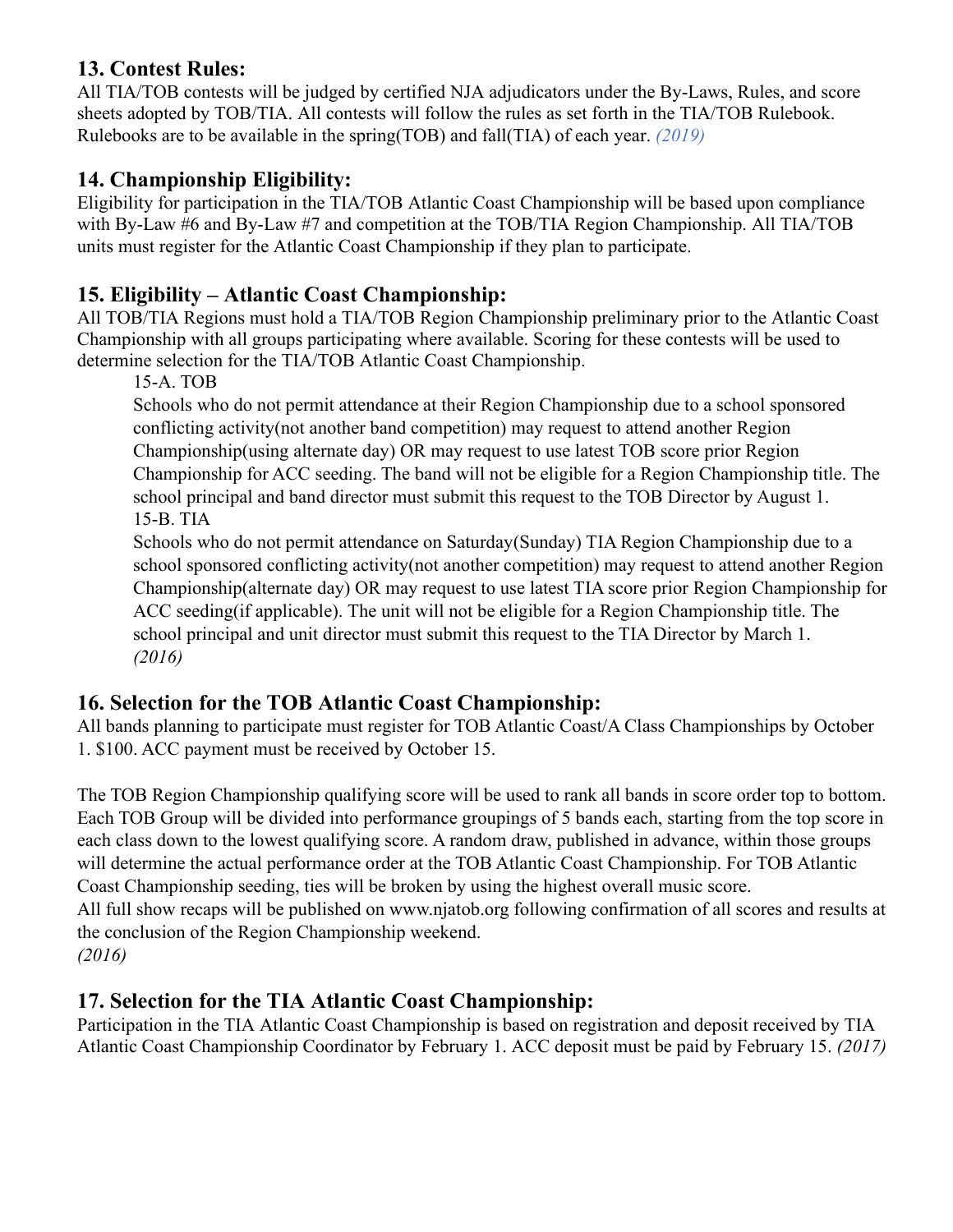#### **18. TIA/TOB Championship Judging Selection:**

Judges for the TIA/TOB Atlantic Coast Championships will have judged in at least four (4) of the TIA/TOB Regions. Assignments for the Atlantic Coast Championships must be in a caption they have judged at least two (2) times. Judges assigned to the Region Championship contest are required to have judged at least once within that Region during the regular season. If a suitable judge is not available, the Region Coordinator will have approval of the selection prior to the contest. Judges will be selected for both Region and Atlantic Coast Championship by the Caption Head and NJA Director, with final approval of the panel by the TIA/TOB Director. *(2016)*

#### **19. TIA/TOB Rules Congress:**

The TOB Region Coordinators will meet in *December* and TOB Rules Congress will meet in *December* of odd number years. The date will be announced/published at least one month in advance of the meeting. The TIA Region Coordinators will meet in *June* and TIA Rules Congress will meet in *June* of even number years. The date will be announced/published at least one month in advance of the meeting. A special rules meeting may be called in a non-Rules Congress year by TIA/TOB Director. *(2022)*

Each TIA/TOB Region will elect one representative to attend the Rules Congress.

All representatives to the TOB Rules Congress must be member band directors of TOB.

All representatives to the TIA Rules Congress must be a staff member of an active TIA unit.

Each Region will be represented by the elected representative and the TOB/TIA Region Coordinator or his/her designee.

Business at the TIA/TOB Rules Congress will be conducted according to Roberts Rules of Order and by agenda. Discussion will be limited to agenda items including amendments to existing proposals. All rules and bylaw proposals, as well as operational concerns and proposed judging sheet changes(where applicable) must be received in writing thirty days prior to the meeting and will be shared with all Region Coordinators for region discussion prior to the Rules Congress. Members should receive information relative to any rule and by-law changes within 60 days following the Rules Congress.

## **20. Duration:**

The TIA/TOB Rules Congress will convene every *two years* for the purpose of rules, and judging revision/change, as well as regular operational and business concerns. The rules shall remain in effect for *two(2) years*, unless amended at a special meeting called to deal with some unforeseen issue. Tournament By-Law revisions must be approved at both annual TOB and TIA Meetings. *(2022)*

## **21. Student Participation:**

Tournament recognizes the interest of member bands to allow participation by all students. TOB/TIA authorizes member bands to use, in the competitive arena, any accommodations established for a student as a result of school actions related to Section 504 of the American with Disabilities Act (ADA) or an Individual Education Plan developed in accordance with the Individuals with Disabilities Education Act (IDEA). Such accommodation should be made by the competing organization, in the interest of safety and serve only to benefit the student with disabilities. The Chief Judge of the contest should be made aware of any such accommodation. (NOTE: This rule is intended to address a student's need for accommodations such as, but not limited to, a personal student guide for a student with visual impairment or sign language interpreter for a student who is deaf or hard of hearing.) It is strongly encouraged that students be used as these assistants.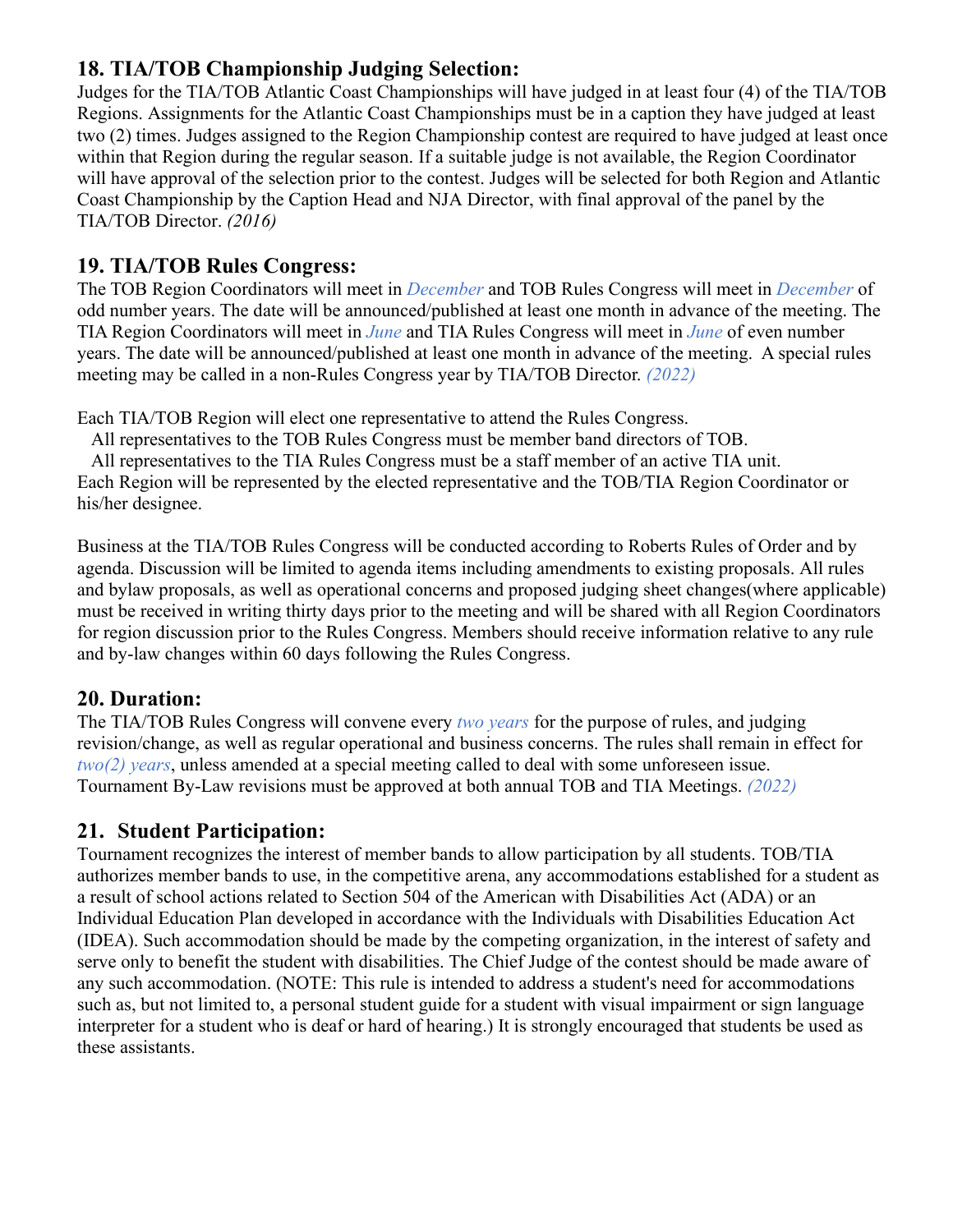#### 22. **TIA/TOB Region Boundaries:**

REGION 1/SOUTH JERSEY - Counties of: (NJ) Atlantic, Burlington, Camden, Cape May, Cumberland, Gloucester, and Salem (*March 2019/January 2020)*

REGION 2/NORTHEASTERN PENNSYLVANIA - REGION 2/NORTHEASTERN PENNSYLVANIA - Counties of: (PA) Berks, Bucks (North of Rt. 663), Carbon, Lehigh, Montgomery (Souderton North), Monroe, Northampton, Schuylkill, Lackawanna, Luzerne, Pike, Susquehanna, Wayne, Wyoming, (NY) Broome, Chenango, Delaware, and Sullivan. *(2016)*

REGION 3/SOUTHEASTERN PENNSYLVANIA - Counties of: (PA) Bucks (South of 663), Chester, Delaware, Montgomery (South of Souderton), Philadelphia.

REGION 4/SUSQUEHANNA VALLEY - Counties of: (PA) Bradford, Centre, Clinton, Columbia, Juniata, Lycoming, Mifflin, Montour, Northumberland, Potter, Snyder, Sullivan, Tioga, Union. (NY) Allegany, Chemung, Steuben, and Tioga. *(2016)*

#### **REGION 5--MD/VA/WV PIEDMONT**

The geographic boundaries for the Piedmont Region include: Counties of: (MD) Allegany, Washington, Baltimore, Carroll, Frederick, Howard, Montgomery, and (VA) Clarke, Fauquier, Frederick, Loudoun, Shenandoah, Warren, and (WV) Berkeley, Jefferson, Morgan *(2014)* Add Counties of: (MD) Garrett, and (WV) Grant, Hampshire, Hardy, Mineral *(2022)*

REGION 6/HARRISBURG/CAPITAL - Counties of: (PA) Adams, Cumberland, Dauphin, Franklin, Lancaster, Lebanon, Perry, York.

REGION 7/CENTRAL JERSEY – Hunterdon, Monmouth, Mercer, Somerset, Middlesex, Ocean, and Union *(March 2019/January 2020)*

#### **REGION 8--WESTERN EXPANSION**

The geographic boundaries for the Western Expansion Region include: Counties of: (PA) Allegheny, Armstrong, Beaver, Butler, Clarion, Crawford, Erie, Fayette, Forest, Green, Indiana (So. of Rt. 422), Lawrence, Mercer, Venango, Warren, Washington, Westmoreland and west into Ohio and (NY) Chautauqua and Cattaraugus *(2016)*

Add counties of: (WV) Brooke, Hancock, Marshall, Monongalia, Ohio, Preston, Wetzel *(2022)*

REGION 9/DELAWARE/EASTERN MARYLAND - Counties of: (DE) Kent, New Castle, Sussex. (MD) Anne Arundel, Calvert, Caroline, Cecil, Charles, Dorchester, Hartford, Kent, Princes Georges, Queen Annes, Somerset, St. Mary's, Talbot, Wicomico, Worcester. (VA) Accomack, Northampton.

REGION 10/NORTH JERSEY/METRO NYC – Counties of: (NJ) Bergen, Essex, Hudson, Morris, Passaic, Sussex and Warren (NY) Bronx, Kings, Suffolk, Nassau, Orange, Queens, Richmond, Rockland, Westchester Counties (*March 2019/January 2020)*

REGION 11/ALLEGHENY MOUNTAIN - Counties of: (PA) Bedford, Blair, Cambria, Cameron, Clearfield, Elk, Fulton, Jefferson, Indiana (North of Rt. 422), Huntingdon, McKean, Somerset.

REGION 12/VIRGINIA - Counties of: (VA) all except those assigned to Region 5 and 9. (NC)